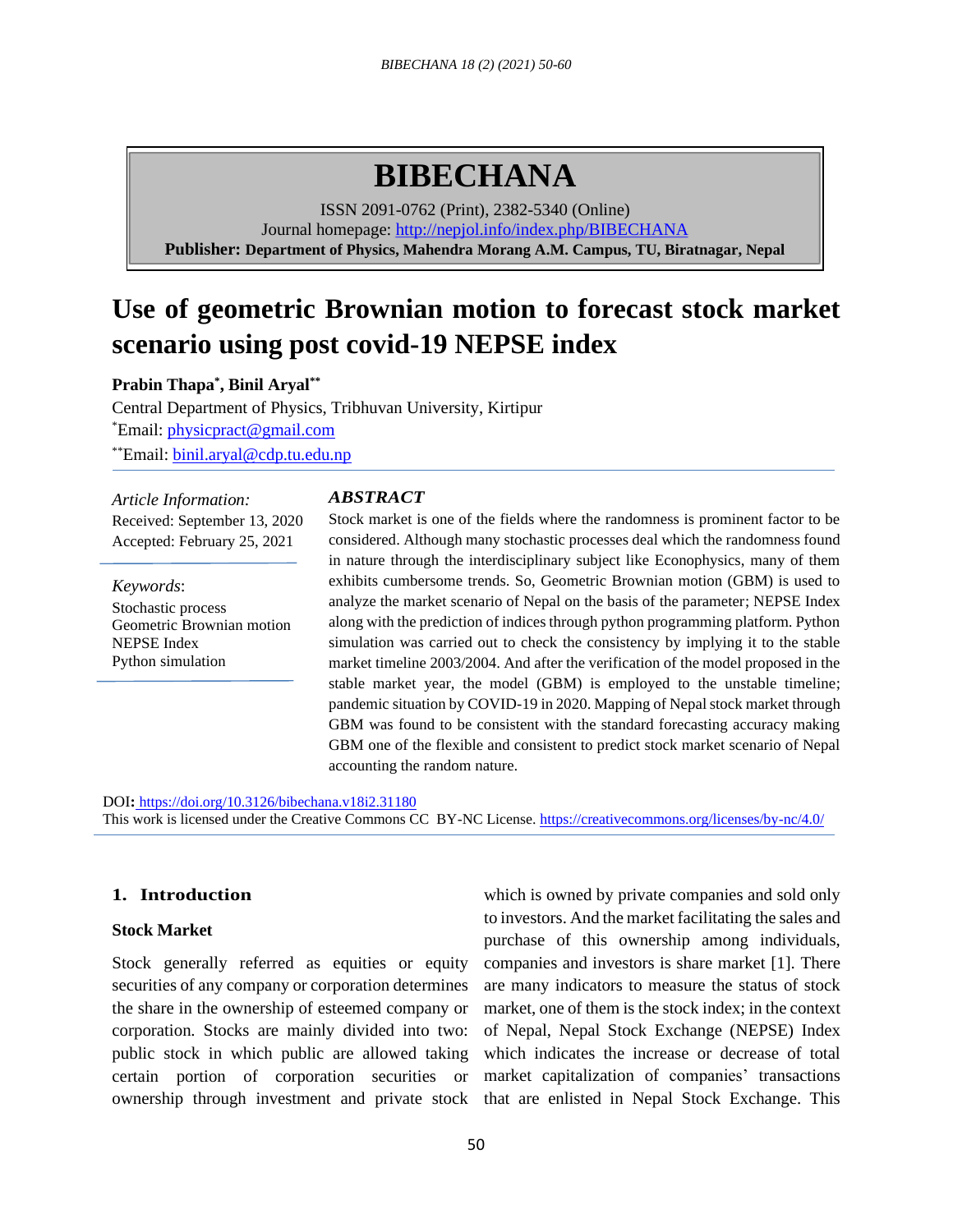indicates the increase or decrease of overall market; therefore, it has significant importance to investors.

#### **Factors affecting Stock Market**

The attractiveness of stock price is affected by several factors that results in the inconsistency or the randomness in the stock index. Some of them are:

- The After-Hours Trading (AHT) where the trading between the closing bell of present day and opening bell of next day fluctuates the value of stock price.
- Sudden news about companies listed in share market during non-trading period.
- Political condition, natural calamities, epidemic and pandemic and many others.

From above it can be said that figuratively stock market has the random nature inherent in it [1, 2]. So, modeling of such random nature of stock market needs to be accounted that is where stochastic process comes into play which shows the connection between physics and economics [3].

#### **Stochastic process**

Stochastic process is a process where there are observations at the certain times and the outcomes or the observed values at each time has the randomness inherent in them; random variable. In terms of probability concept, there is a certain probability to acquire certain outcome and that probability depends upon the previously obtained observations [4]. This means that more the observations, more accuracy the stochastic process addresses to the outcome. But generally, such processes are cumbersome and become difficult to treat in long run. So, different simplified stochastic processes are proposed over time in the field of Econophysics like Markov process, Step process. Levy process, Random walk, Weiner process, Brownian motion etc. [4, 5].

#### **Brownian motion**

Brownian motion generally referred as the motion defined by a particle (Brownian particle) suspended in a liquid where the particle is small enough to be influenced by the underlying molecular motion.

Such types of motion of small particles in liquid demonstrate dissipation and fluctuation. Moreover, the motion is governed by two kinds of force; the systematic force which is responsible for damping by an exchange of energy and momentum between Brownian particle and molecules of liquid, providing dissipation and the force by the irregular interactions from the collision between Brownian particles and molecules of liquid may change the direction and velocity of Brownian particles providing fluctuation in the system. In spite of dissipation and fluctuation, diffusion; an irregular way Brownian particle is spread out in the system gives the concept of diffusion constant [4].

The Brownian particle can also be influenced by external factors like presence of charged ions, presence of electric fields, temperature, pressure etc.

## **Geometric Brownian motion (GBM)**

Geometric Brownian motion is continuous-time stochastic process also referred as Wiener process with drift. It is the most used model for mathematical finance in modeling stock prices [4].

For stochastic process *X (t)* to follow GBM, it satisfies stochastic differential equation (SDE) as [5- 8]

$$
dX(t) = \mu X(t)dt + \sigma X(t)dB(t)
$$
 (1)

where  $B(t)$  represents the Wiener process or Brownian motion  $\mu$  represents drift accounting for deterministic trend  $\sigma$  represents volatility accounting for unpredictable events Under Itô's interpretation [5], for arbitrary initial value  $X_0$  the equation has the analytic solution

$$
X_T = X_0 e^{\left(\mu - \frac{1}{2}\sigma^2\right)T + B_T} \tag{2}
$$

With the incorporation of such deterministic trend and unpredictable events in Geometric Brownian motion [9], it is well suited for modeling of stock market.

## **2. Materials and Methods**

#### **Modeling of stock market**

The prediction of Nepal Stock market scenario on the basis of NEPSE Index using Brownian notion is python simulation-based work. So, to use Brownian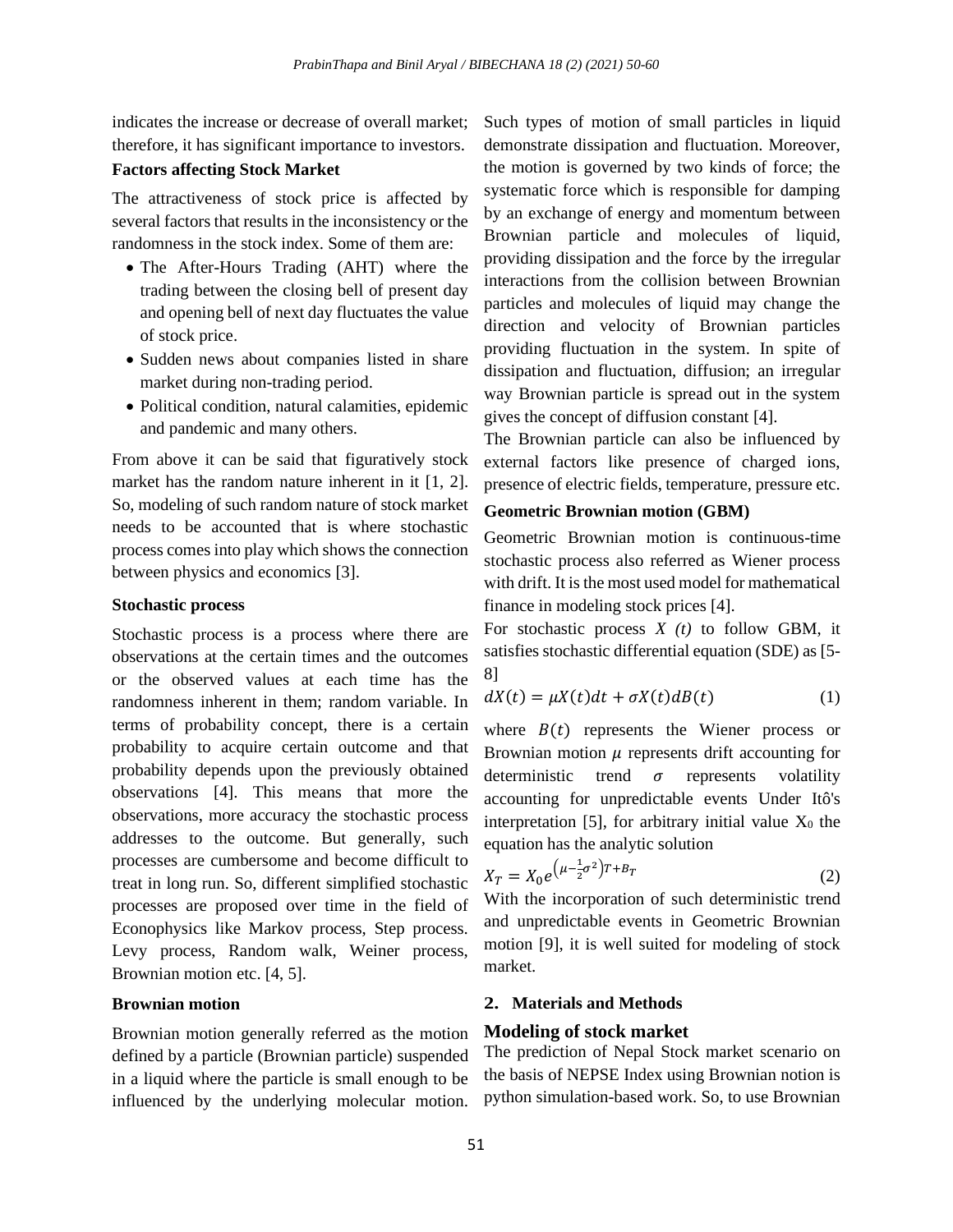motion in stock market we make appropriate analogy between Brownian motion and stock market parameters.

- $X_0$  = Initial NEPSE Index which in our case is the last date NEPSE Index of our historical data.
- $dt =$  Increment in time (For our case one day) As the NEPSE index of the day is published in every one day.  $dt = 1$ day.
- $T =$  length of our prediction horizon, in our case it is 22 days as trading days is only 22 days with the exclusion of weekend.
- $N =$  Number of time points in the prediction time horizon =  $T/dt$
- $\mu$  = Mean return of NEPSE Index i.e.

$$
\mu = \frac{1}{Total \, Days(N)} \sum_{k=1}^{N} \frac{X_k - X_{k-1}}{X_k} \tag{3}
$$

 $\sigma$  = Standard deviation of historical daily returnindex

$$
\sigma = \sqrt{\frac{1}{N} \sum_{k=1}^{N} (X_k - \mu)^2}
$$
 (4)

- $B = B$ rownian increment which follows normal distribution with mean zero and variance equal to interval of time in our case it is one as  $dt = 1$ day.
- *Drift*: Drift reflects the longer-term trend in stock index. They have constant value calculated from the historical data set.

$$
Drift = \mu - \frac{1}{2} \sigma^2 \tag{5}
$$

Note: If we keep applying drift without any random shock the stock price smoothly goes up for positive drift and smoothly goes down for negative drift. So, the stock price is non-zero due to drift.

*Diffusion*: Diffusion consists of the short-term fluctuations so it consists of the variable  $B_k$  which contains random shock information.

$$
Diffusion = \sigma B_k \tag{6}
$$

## **Algorithm**

Step 1: Select the historical data set when the market is pretty stable.

Step 2: Calculate drift and diffusion coefficient from the historical data set.

Step 3: Predict NEPSE Index for certain period using the simulation model.

Step 4: Compare actual Index and predicted one; is it consistent with MAPE (Mean Absolute Percentage Error) table.

Step 5: If the prediction is consistent with MAPE then apply the simulation model for prediction when the market is not stable enough.

Step 6: If the prediction is inconsistent with MAPE then search for the parameterization of the model for making it consistent and GOTO step 1.

## **Simulation set up**

Stock market scenario was simulated for two different scenarios. First, for the stable market year which in our case is the year 2003/2004 where there is no sudden change in the political situation of Nepal, less closing of market in business days and less external factors to affect market. We took historical NEPSE Index data from July 17 2003 to June 15 2004 for the prediction of scenario of market from June 16 2004 to July 15 2004. We simulated one thousand possible market scenarios for this prediction time and tabulated them for percentile calculation. Calculating the percentile for k values: 0.01 (predicted decreasing index), 0.50 (predicted stable index) and 0.99 (predicted increasing index), the three scenarios were deducted from the thousand simulated scenarios. Considering all the scenario of that time line of Nepal, out of three, one scenario was selected and made comparison with the standard table of forecasting.

**Table I**: A scale of judgment of forecast accuracy [8].

| <b>Absolute</b><br>Percentage<br>Error | <b>Judgment of forecasting</b><br>accuracy |
|----------------------------------------|--------------------------------------------|
| $< 10\%$                               | <b>Highly</b> accurate                     |
| 11% to 20%                             | Good accurate                              |
| 21% to 50%                             | <b>Reasonable Forecast</b>                 |
| $> 51\%$                               | <b>Inaccurate Forecast</b>                 |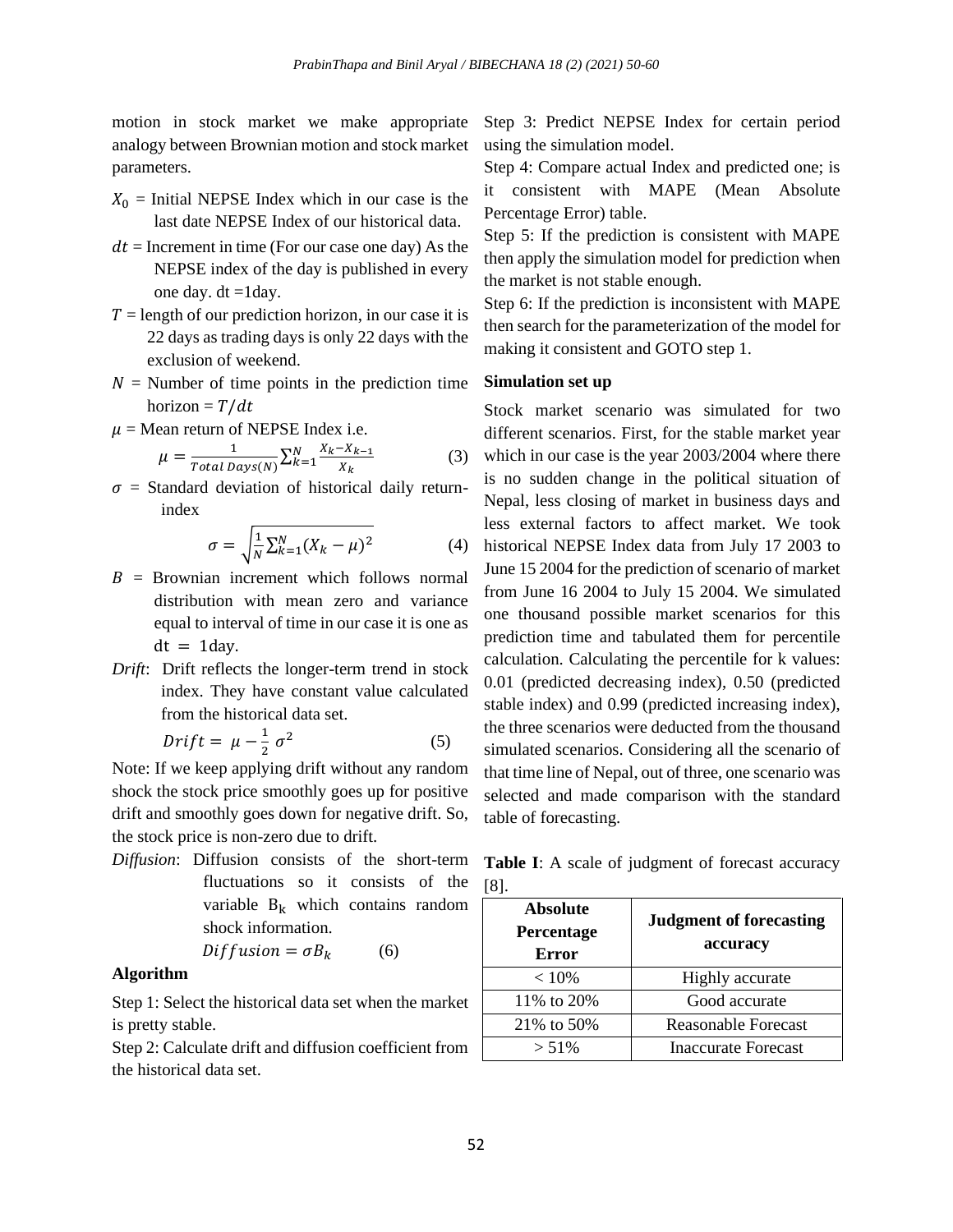forecasting, the simulation outcome yielded error less than 10 percentages. So, we adopted that the simulation must be sufficient to predict the scenarios for unstable market year. Moreover, best fit for the stable year along with R-squared value was calculated as it also should be consistent with the next simulation which in our case is for the year 2020.

## **3. Results and Discussion For the stable year 2003/2004**

In order to simulate 1000 scenarios for the year 2003/2004 we took into account NEPSE Index from July 17, 2003 to June 15, 2004. The simulation yielded 1000 scenarios from June 16, 2004 to July 15, 2004 as shown in Fig. 1.



**Fig. 1**: Thousand possible scenarios of stock market for 2003/2004.

On the comparison with the standard table for After the percentile calculation, deductions to three scenarios of market from thousand scenarios are able II

|  | <b>Table II:</b> Comparison between predicted indices |  |  |
|--|-------------------------------------------------------|--|--|
|  | and actual NEPSE Index for year 2004                  |  |  |

| <b>Date</b> | <b>Predicted Indices</b> |               |                   | <b>Actual</b>                |
|-------------|--------------------------|---------------|-------------------|------------------------------|
| (D/M)       | <b>Decreasing</b>        | <b>Stable</b> | <b>Increasing</b> | <b>NEPSE</b><br><b>Index</b> |
| 6/15        | 211.31                   | 211.31        | 211.31            | 211.31                       |
| 6/16        | 208.64                   | 211.34        | 214.18            | 211.45                       |
| 6/21        | 204.54                   | 211.47        | 218.62            | 211.51                       |
| 6/22        | 203.57                   | 211.24        | 219.13            | 213.25                       |
| 6/23        | 203.61                   | 211.37        | 220.02            | 215.10                       |
| 6/24        | 202.62                   | 211.36        | 220.32            | 216.51                       |
| 6/25        | 202.88                   | 211.48        | 220.24            | 217.46                       |
| 6/28        | 201.85                   | 211.61        | 221.60            | 217.41                       |
| 6/29        | 201.40                   | 211.63        | 222.24            | 217.72                       |
| 6/30        | 201.54                   | 211.65        | 222.39            | 218.65                       |
| 7/1         | 201.18                   | 211.73        | 222.86            | 219.41                       |
| 7/2         | 200.83                   | 211.78        | 222.66            | 220.75                       |
| 7/5         | 200.76                   | 212.08        | 223.63            | 225.15                       |
| 7/6         | 200.17                   | 212.02        | 223.68            | 227.83                       |
| 7/8         | 199.69                   | 212.08        | 225.12            | 226.88                       |
| 7/9         | 199.28                   | 212.19        | 225.57            | 226.30                       |
| 7/12        | 198.75                   | 212.60        | 227.34            | 226.16                       |
| 7/13        | 198.57                   | 212.64        | 227.49            | 226.42                       |
| 7/14        | 198.29                   | 212.66        | 227.80            | 226.61                       |
| 7/15        | 198.18                   | 212.65        | 228.12            | 222.04                       |

We refer the situation of the market in order to select preferred index to represent market. As year 2003/2004 was selected as the stable market period with less inconsistency, we predict that the indices should either increase or remain stable which can also be seen through bar plot. From Fig 2 and Table *II* we can say that out of three predicted indices the increasing predicted index is found to have the close resemblance to actual NEPSE Index for the respective prediction days. Now on selecting the increasing predicted index as our final index we calculate percentage error for the respective days as shown in able III.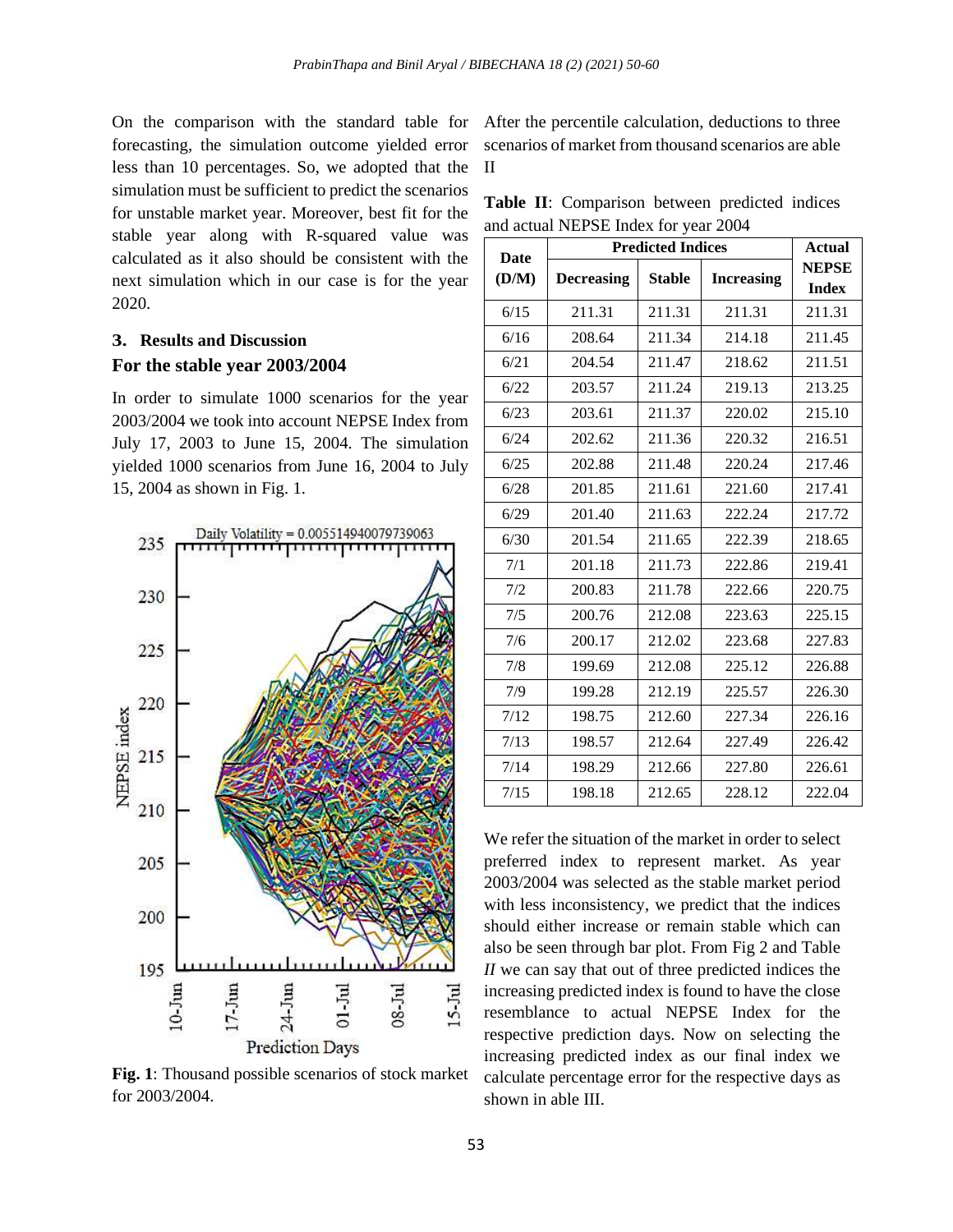

**Fig 2**: Bar plot of three different scenarios for market year 2004 taking first five dates.

**Table III:** Error Analysis between selected predicted index and actual NEPSE index for 2004

| <b>Date</b><br>(D/M) | <b>Increasing</b><br><b>Predicted</b><br><b>Index</b> | <b>Actual</b><br><b>NEPSE</b><br><b>Index</b> | Percentage<br><b>Error</b> |
|----------------------|-------------------------------------------------------|-----------------------------------------------|----------------------------|
| 6/15                 | 211.31                                                | 211.31                                        | 0.00                       |
| 6/16                 | 214.18                                                | 211.45                                        | $-1.29$                    |
| 6/21                 | 218.62                                                | 211.51                                        | $-3.36$                    |
| 6/22                 | 219.13                                                | 213.25                                        | $-2.76$                    |
| 6/23                 | 220.02                                                | 215.10                                        | $-2.29$                    |
| 6/24                 | 220.32                                                | 216.51                                        | $-1.76$                    |
| 6/25                 | 220.24                                                | 217.46                                        | $-1.28$                    |
| 6/28                 | 221.60                                                | 217.41                                        | $-1.93$                    |
| 6/29                 | 222.24                                                | 217.72                                        | $-2.08$                    |
| 6/30                 | 222.39                                                | 218.65                                        | $-1.71$                    |
| 7/1                  | 222.86                                                | 219.41                                        | $-1.57$                    |
| 7/2                  | 222.66                                                | 220.75                                        | $-0.86$                    |
| 7/5                  | 223.63                                                | 225.15                                        | 0.67                       |
| 7/6                  | 223.68                                                | 227.83                                        | 1.82                       |
| 7/8                  | 225.12                                                | 226.88                                        | 0.78                       |
| 7/9                  | 225.57                                                | 226.30                                        | 0.32                       |
| 7/12                 | 227.34                                                | 226.16                                        | $-0.52$                    |
| 7/13                 | 227.49                                                | 226.42                                        | $-0.47$                    |
| 7/14                 | 227.80                                                | 226.61                                        | $-0.53$                    |
| 7/15                 | 228.12                                                | 222.04                                        | $-2.74$                    |

On comparison with the standard table for forecasting accuracy Table I, we found that our prediction of indices is quite accurate as the error lies below 10%. So, for further discussions we infer bestfit analysis along with R-squared value as in Fig 3.



**Fig 3**: Line plot of selected predicted index and actual index for market year 2004 along with best fit and R-squared value

From the Fig 3 above, it is clear that our model of prediction is consistent and can be applied to other fiscal year of stock market as the R-squared value 0.921 is nearly equal to 1 and the best fit to two degree polynomial shows that the model is capable of including the varying nature of stock market. Moreover, the consistency with the forecast accuracy allows us to imply this model to other market years.

#### **For the year 2020**

For the prediction of the current running year, we have taken account of all the historical data i.e. from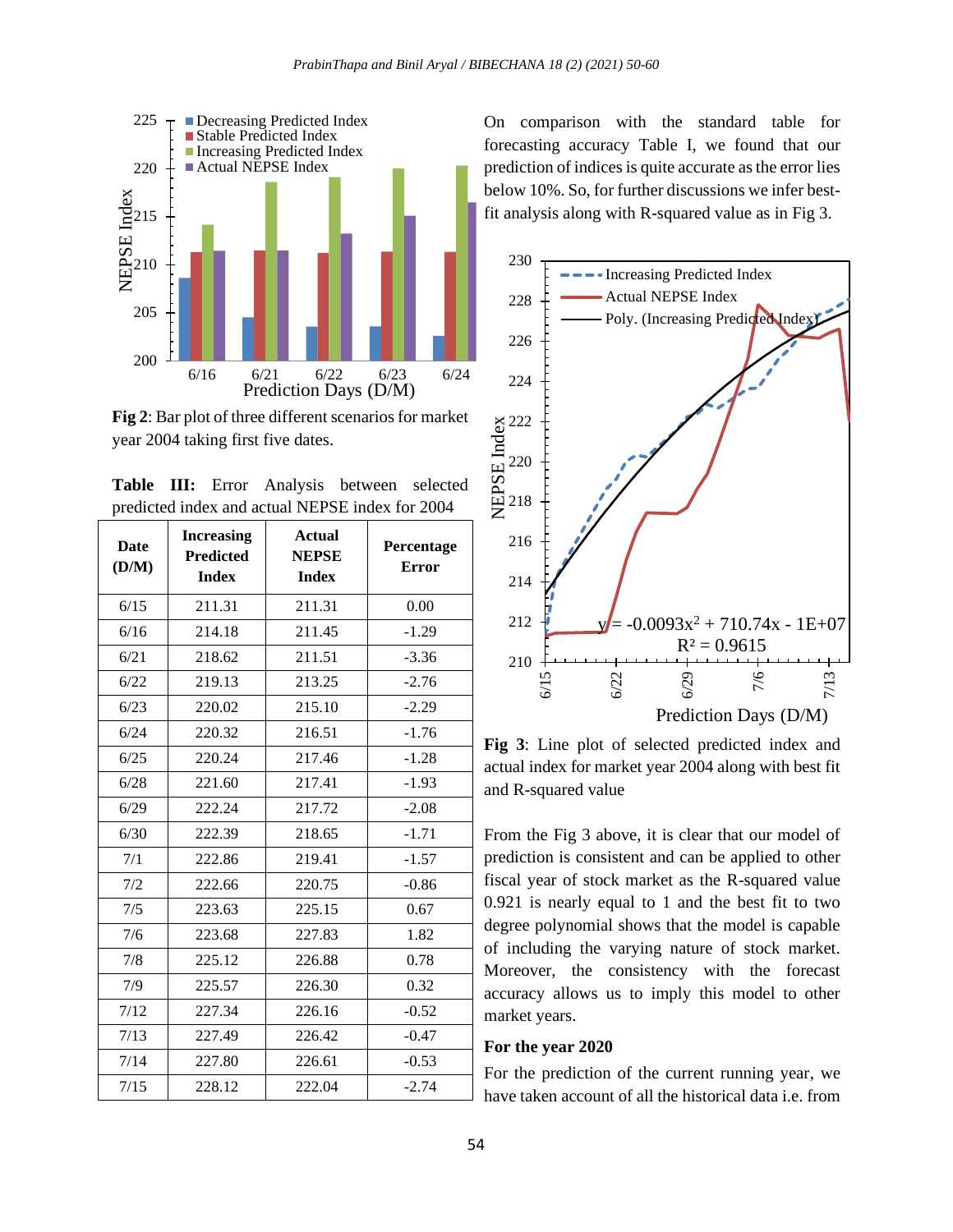2003 to till available date for simulating thousand **Table IV:** Comparison between predicted indices possible scenarios of market as shown in Fig. 4.



**Fig 4**: Thousand possible scenarios of stock market for year 2020.

After the percentile calculation, deductions to three scenarios of market from thousand scenarios are shown in table IV.

For the selection among the predicted three indices, we select the decreasing predicted indices due to scenario of year 2020 (pandemic of COVID-19) which can be also seen through bar plot in Fig 5.

On the analysis of Fig 5, we can say that the decreasing predicted index is more convenient to select for representing actual NEPSE index.

and actual NEPSE Index for year 2020.

| <b>Date</b> | <b>Predicted Indices</b> |               |                   | Actual                       |
|-------------|--------------------------|---------------|-------------------|------------------------------|
| (D/M)       | <b>Decreasing</b>        | <b>Stable</b> | <b>Increasing</b> | <b>NEPSE</b><br><b>Index</b> |
| 3/11        | 1423.09                  | 1423.09       | 1423.09           | 1423.09                      |
| 3/12        | 1384.84                  | 1423.82       | 1464.31           | 1377.18                      |
| 3/15        | 1348.07                  | 1426.78       | 1509.26           | 1313.04                      |
| 3/16        | 1346.43                  | 1428.30       | 1522.36           | 1316.40                      |
| 3/17        | 1342.36                  | 1429.80       | 1532.88           | 1272.07                      |
| 3/18        | 1337.62                  | 1429.18       | 1539.36           | 1255.80                      |
| 3/19        | 1332.03                  | 1430.25       | 1554.57           | 1269.31                      |
| 3/22        | 1314.95                  | 1437.10       | 1570.07           | 1251.46                      |
| 5/12        | 1208.81                  | 1471.64       | 1827.46           | 1226.16                      |



**Fig. 5**: Bar plot of three different scenarios for market year 2020 taking first five dates.

Comparison with the standard table for forecast accuracy *Table I*, we can see that absolute percentage error is less than 10% which means our prediction is acceptable. The error greater than 4 percentages in *Table V* can be accounted by the following reasoning: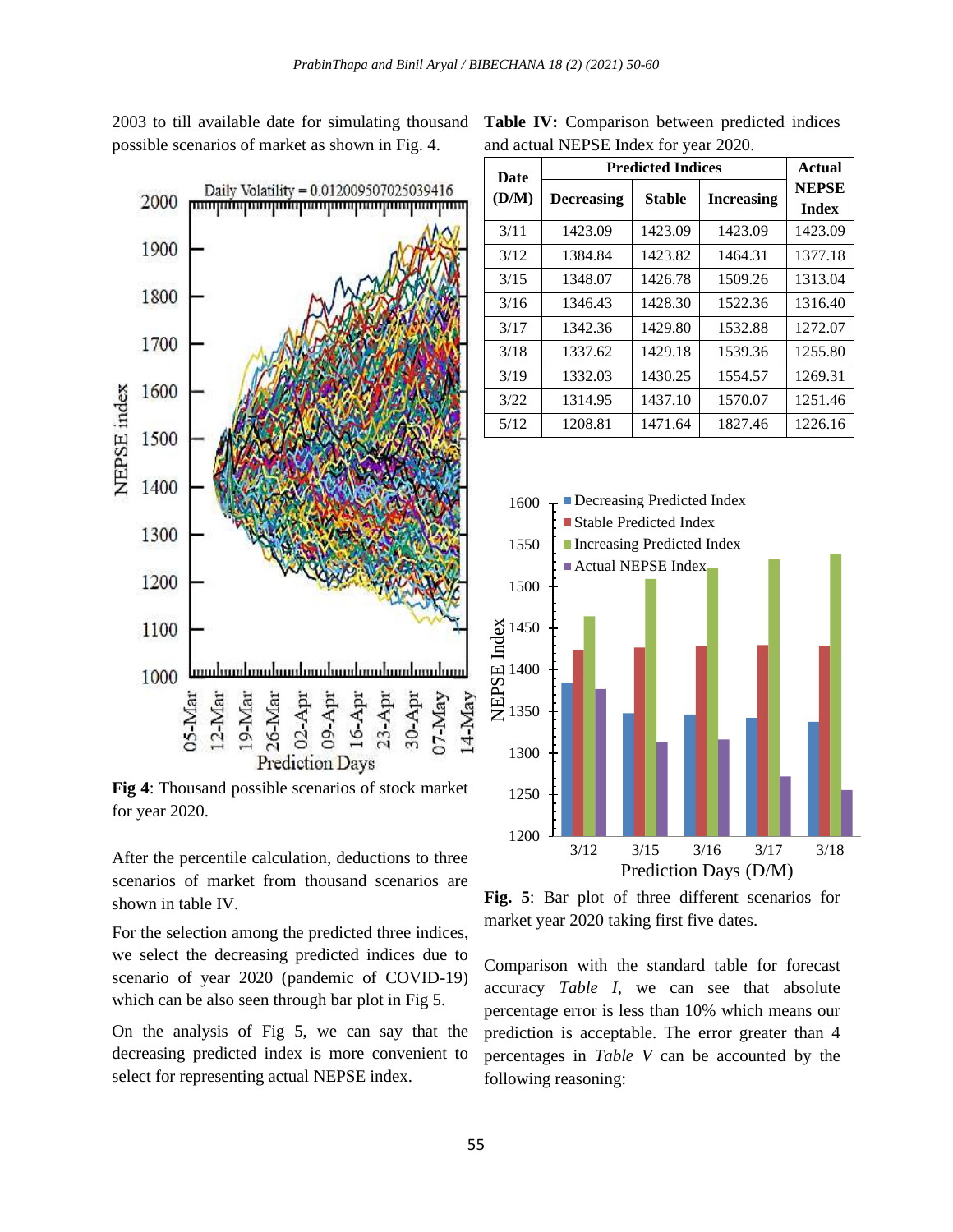| <b>Dates</b><br>(D/M) | <b>Decreasing</b><br><b>Predicted</b><br><b>Index</b> | Actual<br><b>NEPSE</b><br><b>Index</b> | Percentage<br>Error |
|-----------------------|-------------------------------------------------------|----------------------------------------|---------------------|
| 3/11                  | 1423.09                                               | 1423.09                                | 0.00                |
| 3/12                  | 1384.84                                               | 1377.18                                | $-0.56$             |
| 3/15                  | 1348.07                                               | 1313.04                                | $-2.67$             |
| 3/16                  | 1346.43                                               | 1316.40                                | $-2.28$             |
| 3/17                  | 1342.36                                               | 1272.07                                | $-5.53$             |
| 3/18                  | 1337.62                                               | 1255.80                                | $-6.52$             |
| 3/19                  | 1332.03                                               | 1269.31                                | $-4.94$             |
| 3/22                  | 1314.95                                               | 1251.46                                | $-5.07$             |
| 5/12                  | 1208.81                                               | 1226.16                                | 1.41                |

**Table V:** Comparison between predicted indices and actual NEPSE Index for year 2020.

- 1.The opening of the market in weekend (in our case mainly Sunday).
- 2.The pandemic of COVID-19 worldwide which is responsible for the harsh irregularities in market strategy and situation.
- 3.Opening of market after 50 days of gap (from March 22 to May 12) made the high impact in prediction as our simulation model is unknown of the sudden close of market.

Then the line plot for the predicted index and actual NEPSE Index along with best-fit as shown in Fig. 6. Although the plot has the best- fit to second degree polynomial, the R-squared value is not as close as that in the year 2003/2004 which can be accounted by the fact the market remained closed for about 50 days which has affected the consistency of having R-squared value nearly equals to one as seen previously in 2003/2004.

#### **Complete Scenario of market in 2020**

From Fig 4, we can plot the complete scenario of NEPSE Index up to 12 May 2020 including also the weekend. As we already know that decreasing predicted index is conveying the actual NEPSE Index we can have all the decreasing predicted

indices to represent the gap of 50 days when the market was closed. The predicted indices from the date 22 March 2020 to 12 May 2020 is represented Table VI along with line plot in Fig 6.



**Fig 6:** Comparison between selected predicted index and actual index along with best-fit

Now for reliability of prediction we take a look at Rsquared value and best fit to two degree polynomial Fig 7 as done for stable market prediction. From the Fig 7 it is clear that the model we have proposed for the stable market scenario is also applicable for other aspects when the market is random. The R-squared value which is 0.936 is nearly equals to 1 meaning the consistency of the model to adopt in stable and non–stable market year.

So far as the part of result and discussion, we have taken two scenarios for stock market analysis; one being the stable stock market (year 2003/2004) and another being the present stock market (year 2020).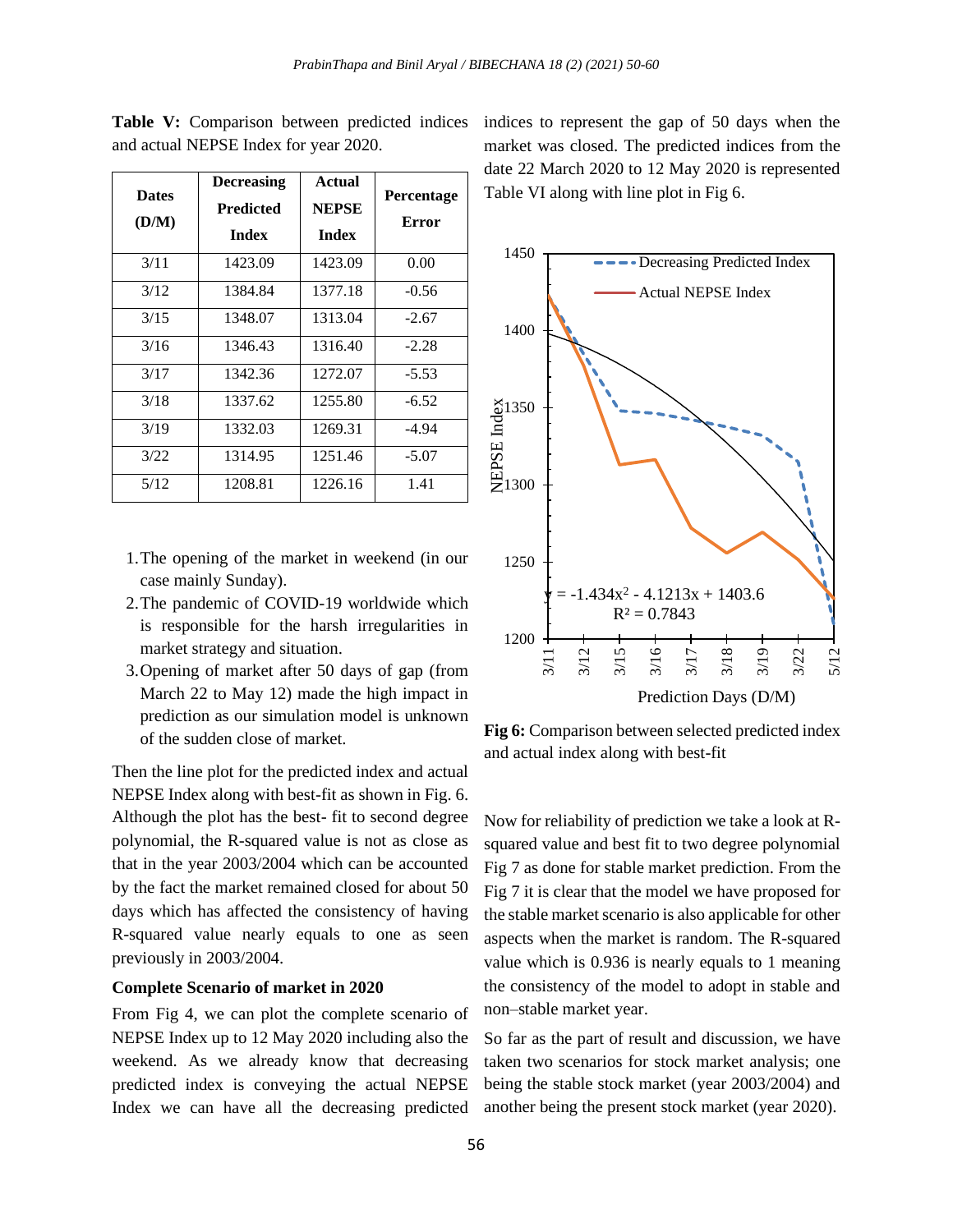|                           | <b>Predicted</b>        |  |
|---------------------------|-------------------------|--|
| <b>Prediction Days</b>    | <b>Decreasing Index</b> |  |
| Sunday, March 22, 2020    | 1314.952                |  |
| Monday, March 23, 2020    | 1312.675                |  |
| Tuesday, March 24, 2020   | 1311.187                |  |
| Wednesday, March 25, 2020 | 1292.008                |  |
| Thursday, March 26, 2020  | 1294.899                |  |
| Friday, March 27, 2020    | 1287.029                |  |
| Saturday, March 28, 2020  | 1287.194                |  |
| Sunday, March 29, 2020    | 1289.939                |  |
| Monday, March 30, 2020    | 1286.990                |  |
| Tuesday, March 31, 2020   | 1281.568                |  |
| Wednesday, April 1, 2020  | 1275.187                |  |
| Thursday, April 2, 2020   | 1277.795                |  |
| Friday, April 3, 2020     | 1267.111                |  |
| Saturday, April 4, 2020   | 1269.603                |  |
| Sunday, April 5, 2020     | 1264.057                |  |
| Monday, April 6, 2020     | 1256.732                |  |
| Tuesday, April 7, 2020    | 1246.317                |  |
| Wednesday, April 8, 2020  | 1247.575                |  |
| Thursday, April 9, 2020   | 1251.434                |  |
| Friday, April 10, 2020    | 1249.477                |  |
| Saturday, April 11, 2020  | 1250.117                |  |
| Sunday, April 12, 2020    | 1245.852                |  |
| Monday, April 13, 2020    | 1236.393                |  |
| Tuesday, April 14, 2020   | 1238.411                |  |
| Wednesday, April 15, 2020 | 1240.697                |  |
| Thursday, April 16, 2020  | 1239.029                |  |
| Friday, April 17, 2020    | 1239.146                |  |
| Saturday, April 18, 2020  | 1233.699                |  |
| Sunday, April 19, 2020    | 1233.995                |  |
| Monday, April 20, 2020    | 1225.443                |  |
| Tuesday, April 21, 2020   | 1214.978                |  |
| Wednesday, April 22, 2020 | 1220.616                |  |
| Thursday, April 23, 2020  | 1222.788                |  |
| Friday, April 24, 2020    | 1217.785                |  |
| Saturday, April 25, 2020  | 1223.197                |  |
| Sunday, April 26, 2020    | 1226.043                |  |
| Monday, April 27, 2020    | 1225.471                |  |
| Tuesday, April 28, 2020   | 1239.949                |  |
| Wednesday, April 29, 2020 | 1232.231                |  |

**Table VI**: Predicted index for 50 days gap in 2020.

| Thursday, April 30, 2020 | 1234.737 |
|--------------------------|----------|
| Friday, May 1, 2020      | 1232.025 |
| Saturday, May 2, 2020    | 1223.204 |
| Sunday, May 3, 2020      | 1217.290 |
| Monday, May 4, 2020      | 1207.588 |
| Tuesday, May 5, 2020     | 1198.191 |
| Wednesday, May 6, 2020   | 1188.459 |
| Thursday, May 7, 2020    | 1205.884 |
| Friday, May 8, 2020      | 1209.662 |
| Saturday, May 9, 2020    | 1201.972 |
| Sunday, May 10, 2020     | 1193.005 |
| Monday, May 11, 2020     | 1209.513 |
| Tuesday, May 12, 2020    | 1208.813 |
|                          |          |



**Fig 7:** Line plot for predicted (decreasing index) for 50 days gap in 2020 along with best-fit

We tested our Brownian motion model for the stable market at first and after checking its viability shifted to its application in the present date. On doing so we found that the model is applicable to all the scenarios with less than 10% error in each prediction which makes our model more accurate and consistent. The error greater than 3% is accounted by the ununiformed opening of the stock market like someday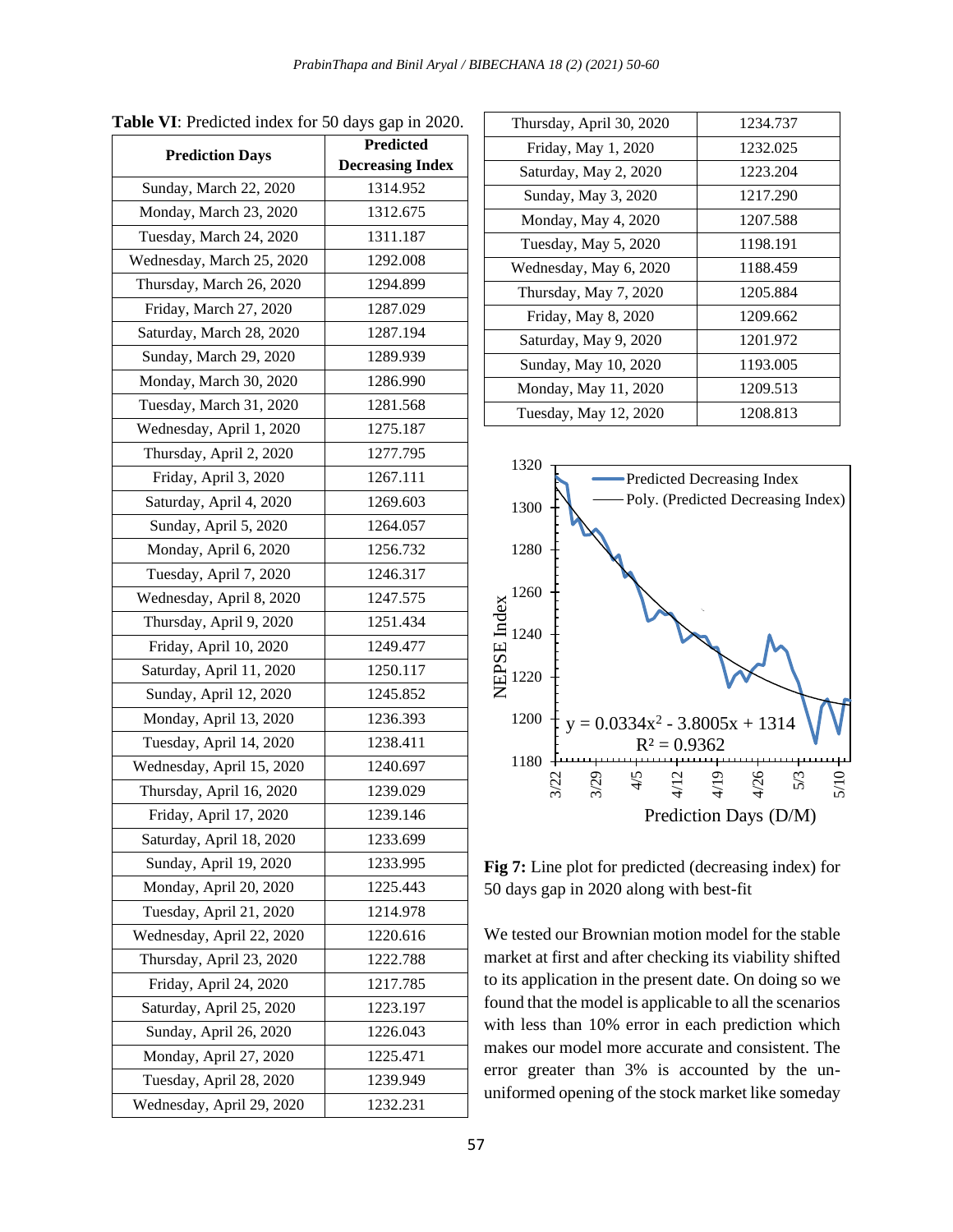the market has opened in Sunday which is globally one of the weekdays when the market should be closed. Moreover, the error in the year 2020 is by the un-uniformity as well as due to the pandemic scenario by COVID-19.





**Fig 8:** Histogram plot of Daily Returns in terms of NEPSE Index for year 2020 using 10 bins.

| Table VII: Table for the Daily Return Calculation  |
|----------------------------------------------------|
| of Predicted and Actual NEPSE Index for year 2020. |
| (Refer <b>Table V</b> ).                           |

| <b>NEPSE Index</b> |         | Daily Return of<br><b>NEPSE Index</b> |         |
|--------------------|---------|---------------------------------------|---------|
| Predicted          | Actual  | Predicted                             | Actual  |
| 1423.09            | 1423.09 |                                       |         |
| 1384.84            | 1377.18 | $-0.03$                               | $-0.03$ |
| 1348.07            | 1313.04 | $-0.03$                               | $-0.05$ |
| 1346.43            | 1316.40 | 0.00                                  | 0.00    |
| 1342.36            | 1272.07 | 0.00                                  | $-0.03$ |
| 1337.62            | 1255.80 | 0.00                                  | $-0.01$ |
| 1332.03            | 1269.31 | 0.00                                  | 0.01    |
| 1314.95            | 1251.46 | $-0.01$                               | $-0.01$ |

From Table VII it can be annotated that the trend for the daily return between the predicted NEPSE Index and Actual NEPSE Index for the year 2020 is merely the same indicating better viability of our simulation. Moreover, from Fig 7 it can be seen that the plotting of relative frequencies of daily return of Index making 10 bins, the Gaussian distribution is followed. The histogram for predicted index has half Gaussian as we are selecting only the decreasing predicted index for the year 2020.

**Quartile Risk Analysis or Value at Risk (VaR) Table VIII:** Table for the calculation of VaR or Quartile Risk.

| <b>Days</b> | Daily Return of<br><b>Predicted NEPSE</b><br><b>Index</b> | <b>Variance</b> | <b>Standard</b><br><b>Deviation</b><br>(b) |
|-------------|-----------------------------------------------------------|-----------------|--------------------------------------------|
| 3/11        |                                                           |                 |                                            |
| 3/12        | $-0.03$                                                   |                 |                                            |
| 3/15        | $-0.03$                                                   |                 |                                            |
| 3/16        | 0.00                                                      |                 |                                            |
| 3/17        | 0.00                                                      | 0.18            | 0.42                                       |
| 3/18        | 0.00                                                      |                 |                                            |
| 3/19        | 0.00                                                      |                 |                                            |
| 3/22        | $-0.01$                                                   |                 |                                            |
| 5/12        | $-0.08$                                                   |                 |                                            |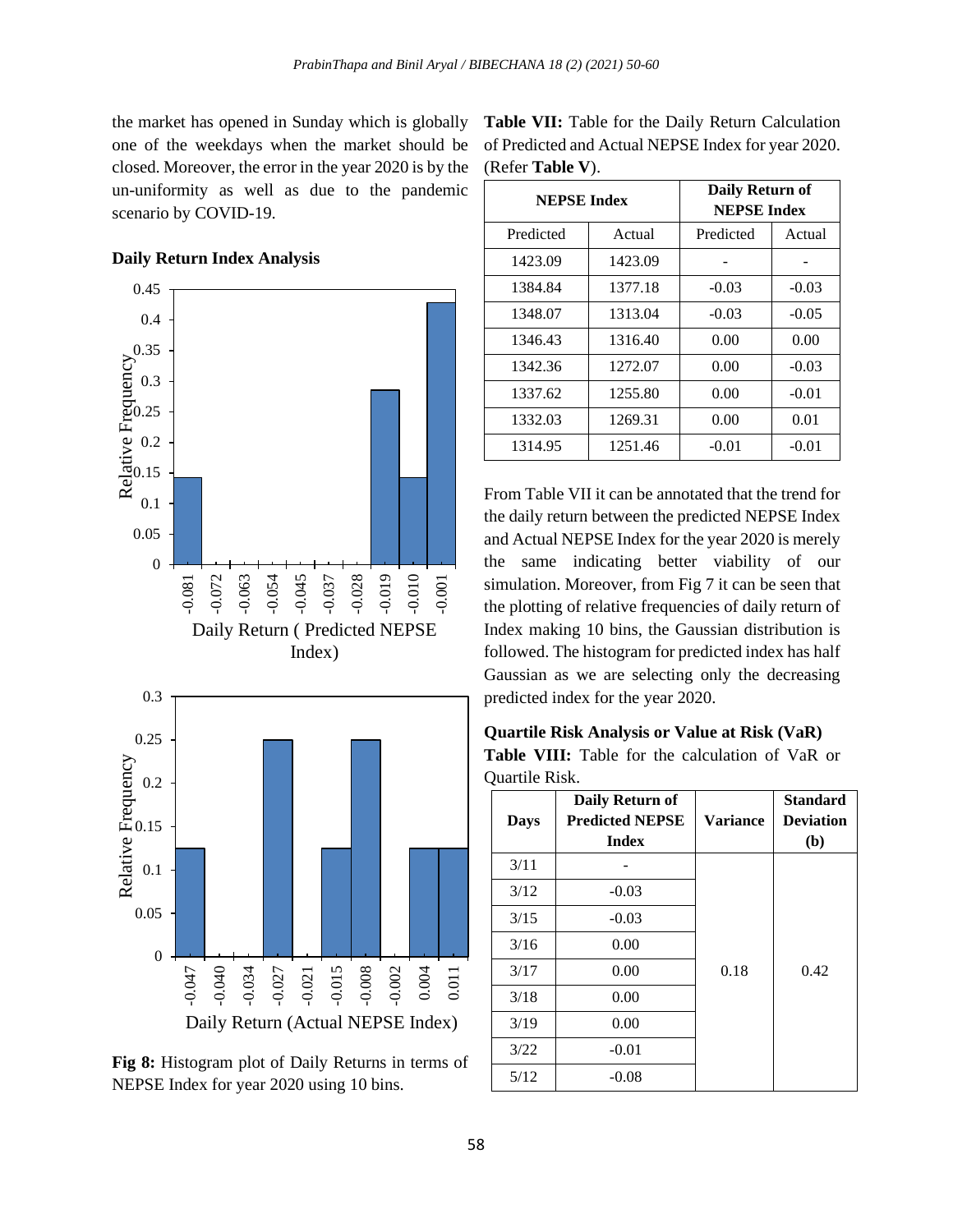From Table VIII it can be seen that the predicted NEPSE Index for the year 2020 has the volatility of 0.42.

**Table IX:** Table for calculation of VaR at different confidence level.

For Initial NEPSE Index (a)= 1423.09 Standard Deviation (b)  $= 0.42$ Trading Days  $(c) = 8$  (at May 12,2020)

| Confidence<br>Level | <b>Stress</b><br>Event<br>(d) | VaR<br>$(a * b * d * sqrt(c/252))$ |
|---------------------|-------------------------------|------------------------------------|
| 0.99                | 2.33                          | 250.02                             |
| 0.95                | 1.64                          | 176.78                             |
| 0.90                | 1.28                          | 137.73                             |

From Table VII the Value at Risk (VaR) at different confidence level can be seen. At 0.99 confidence level the initial index has the risk of 265.19 giving out  $(1423.09 - 250.02) = 1173.07$  NEPSE Index (at May 12, 2020) which on comparison to Actual NEPSE Index gives an error percentage of 4.33% which is again consistent with the table of forecast Table I.

## **4. Conclusion**

The simulation of thousands possible scenarios of stock market on the basis of NEPSE index has been carried out using python simulation. On doing so the proposed model is found to be consistent for the analysis and prediction of Nepal Stock market scenario with error persistent with standard table of forecasting.

The conclusions that can be drawn from the results encountered are enlisted as:

- 1.The predicted model for the stable period of market (2003/2004) shows two degree polynomial fit with R-squared value nearly equals to one. From this it can be known that the proposed model incorporates the changing nature of stock market.
- 2.Comparison of predicted indices and actual indices shows the error less than 10 percentages

which define the accuracy (highly accurate) of proposed model for the year 2003/2004 and year 2020.

- 3.As for the error analysis, errors greater than 3 percentage in the year 2020 is due to the irregularities in market like opening of the market in weekends and closing in business days, dealing a greater number of trades due to pandemic situation which is merely the case in the year 2003/2004.
- 4.The prediction of indices for 50 days gap in the year 2020 shows the trend of stock market if it was opened during that period of time resulting to latest published index at 11 May 2020 (actual NEPSE index 1226.16, predicted NEPSE index 1208.81 with error of 1.415%); the positive error representing presence of randomness in market.
- 5.Brownian motion model is found to be more accurate than other stochastic processes like random walk, Wiener process, Levy process etc. as it incorporates the diffusion and drift along with the properties of Wiener process incorporating both the deterministic parameter from historic data and the randomness by generating diffusion *σBk*.

## **Acknowledgements**

I would like to acknowledge NEPSE database center for conveying data needed. Moreover, I would like to thank Central Department of Physics (CDP) for all the support.

## **References**

- [1]. W.J. O'Neil, How to make Money in Stocks,  $4<sup>th</sup>$ ed., The McGraw-Hill Companies, New York, 2009.
- [2]. D. Owen and R. Griffiths, Mapping the Markets: A guide to Stock market Analysis, The Economist, London, 2006.
- [3]. G. Sãvoiu, Econophysics: Background and Applications in Economics, Finance, and Sociophysics, Academic Press, Waltham, 2012.
- [4]. C. Blomberg, 1<sup>st</sup> ed., Physics of Life: The Physicist's Road to Biology, Elsevier, Netherlands, 2007.